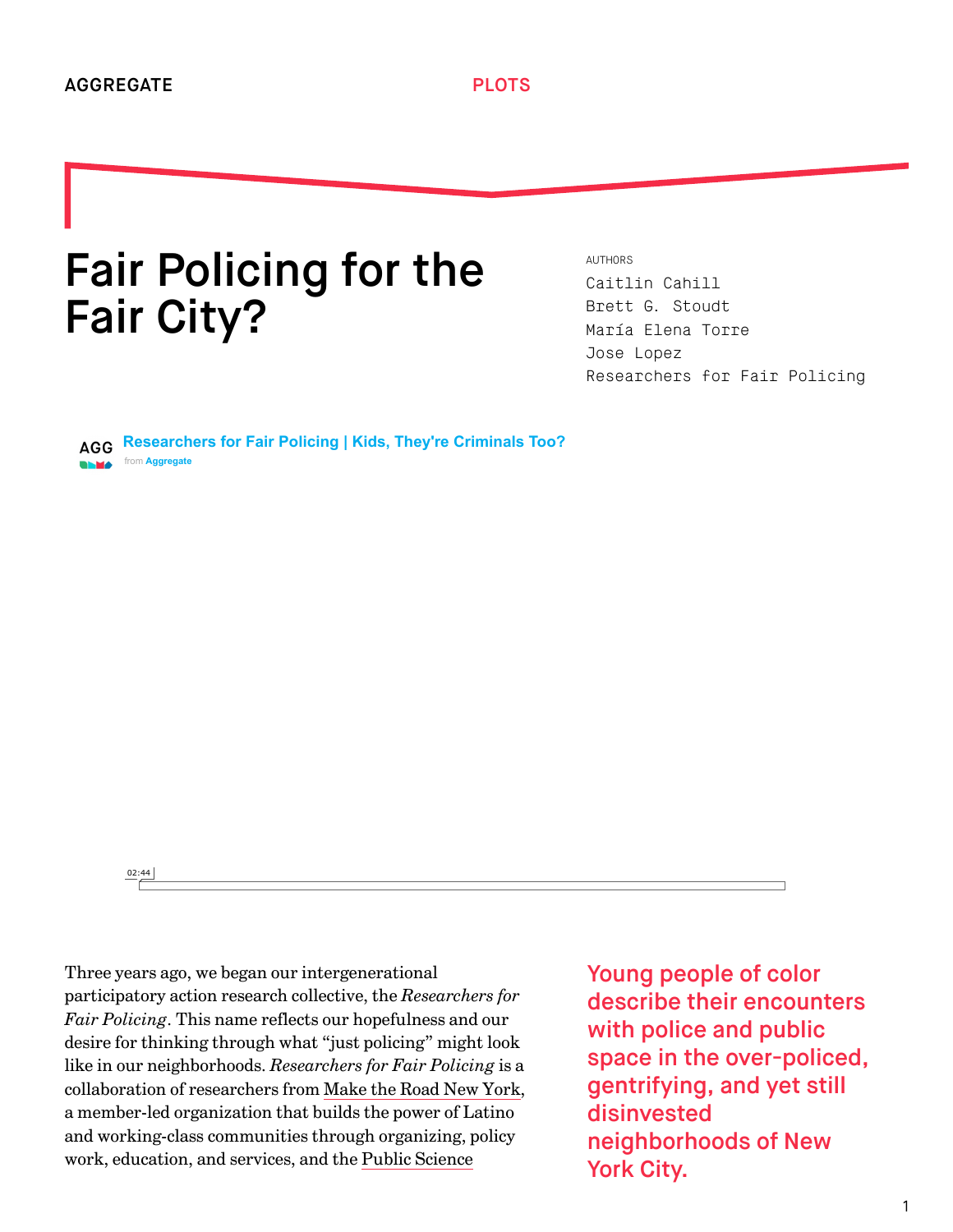[Project, a collective of professors, students, artists, an](http://publicscienceproject.org/)d organizers from the Graduate Center, City University of New York (CUNY); John Jay College of Criminal Justice, CUNY; and Pratt Institute. We have conducted participatory community-based research on educational inequity, community change, and criminal justice for over a decade.

We were motivated by a desire to understand young people's everyday experiences with, and attitudes toward, the police, and to envision what "fair policing" might look like in our neighborhoods. Our participatory action research documents the human cost of the New York Police Department's (NYPD) long history of Broken Windows (order maintenance, zero tolerance) policing policies, and offers key considerations for reframing what we mean by "community safety." We have collected surveys from over 1,000 young people that offer new relevant findings about the everyday experience of growing up black and brown with Broken Windows policing. What's more, we have created an archive of young people's testimonials of their encounters with the police, a documentary short video, public exhibitions, and an interactive website and social media campaign that is currently in progress.

<span id="page-1-0"></span>Broken Windows policing was originally adopted by the NYPD as "Police Strategy No. 5: Reclaiming the Public [Spaces of New York," written by Rudolph W. Giuliani a](https://www.ncjrs.gov/App/publications/Abstract.aspx?id=167807)nd [William J. Bratton in 1994. It drew from an article published](http://www.theatlantic.com/magazine/archive/1982/03/broken-windows/304465/) in *The Atlantic* in 1982 by George L. Kelling and James Q. Wilson.<sup>1</sup> Relying upon the frequent use of surveillance practices such as "stop and frisk," asking for IDs, or preventing people to assemble publicly by asking them to "move along," Broken Windows aggressively polices minor offenses to maintain "order." Our research demonstrates the opposite—that Broken Windows policing itself produces "disorder" by severing community relationships and creating a hostile environment in public spaces. This is [demonstrated in the compelling testimony by Make the Road](http://vimeo.com/117378331) New York youth organizer Markeys, who says, "It makes me feel like I shouldn't even come outside anymore if I'm just gonna get harassed by a policeman that's supposed to be protecting me." Second, we argue that the "disorder" that Broken Windows policing seeks to "contain" is a deep structural issue that would be best addressed within and by communities, using an assets-based approach to strengthening communities and building capacity.

What does it mean to grow up black and brown in the overpoliced, gentrifying, still disinvested neighborhoods of New York City? Now one of the most expensive regions in the

PROJECT [Black Lives Matter](http://we-aggregate.org/project/black-lives-matter) TAGS [black lives matter](http://we-aggregate.org/tag/black-lives-matter) [broken windows policing](http://we-aggregate.org/tag/broken-windows-policing) [incarceration](http://we-aggregate.org/tag/incarceration) [youth](http://we-aggregate.org/tag/youth) DOWNLOAD PDF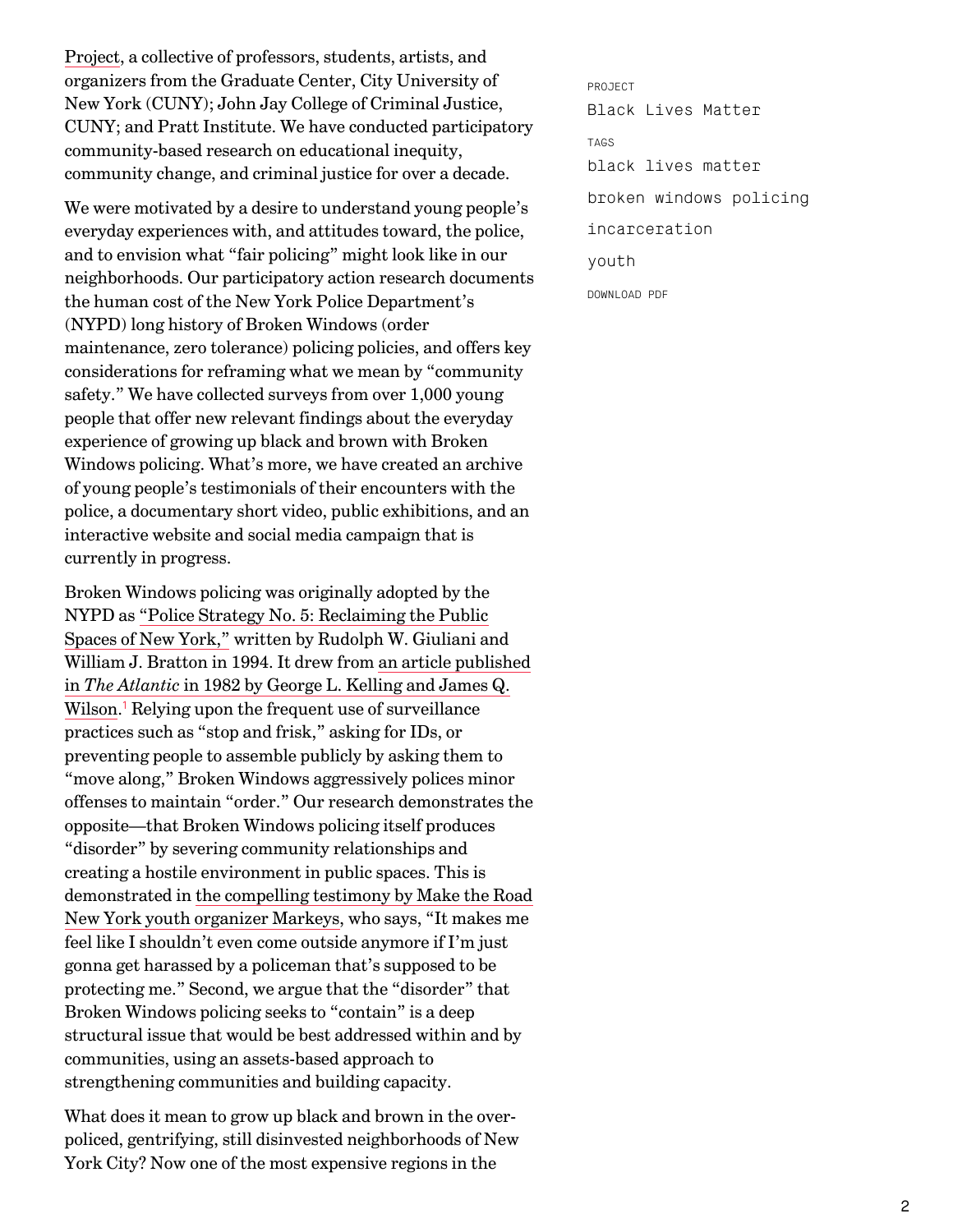country, New York offers a contradictory context for Broken Windows policing. New York today is a far cry from the disinvested city it was in the early 1990s. This begs the question of how this theory of policing is still relevant in a reinvested context. If Broken Windows policing is a racialized strategy for social-spatial control, we need to understand how this functions in gentrifying New York City. One of our team members, Brett G. Stoudt, has created a video short where he maps the NYPD's own data in the [Geography of Stop & Frisk,](http://vimeo.com/117420571) revealing what he calls the "scars of our city" and the uneven landscape of urban surveillance.

To better understand the impact of Broken Windows policing in New York City, we invite you to preview video [testimonials produced by and for young people of](http://publicscienceproject.org/researchers-for-fair-policing/) their experiences of being policed. All of the testimonials are relevant, but we recommend that you click on the following ones that reveal the impact of Broken Windows policing on our community's public spaces:

## **[Researchers for Fair Policing | What Did We Do?](https://vimeo.com/117413510?embedded=true&source=video_title&owner=24250732)**

02:10

[Researchers for Fair Policing | What Did We Do?.](http://vimeo.com/117413510)

**[Researchers for Fair Policing | You Look Like](https://vimeo.com/117413509?embedded=true&source=video_title&owner=24250732) You've Been Doing "Bad Things"**

00:35

[Researchers for Fair Policing | You Look Like You've Been](http://vimeo.com/117413509) Doing "Bad Things".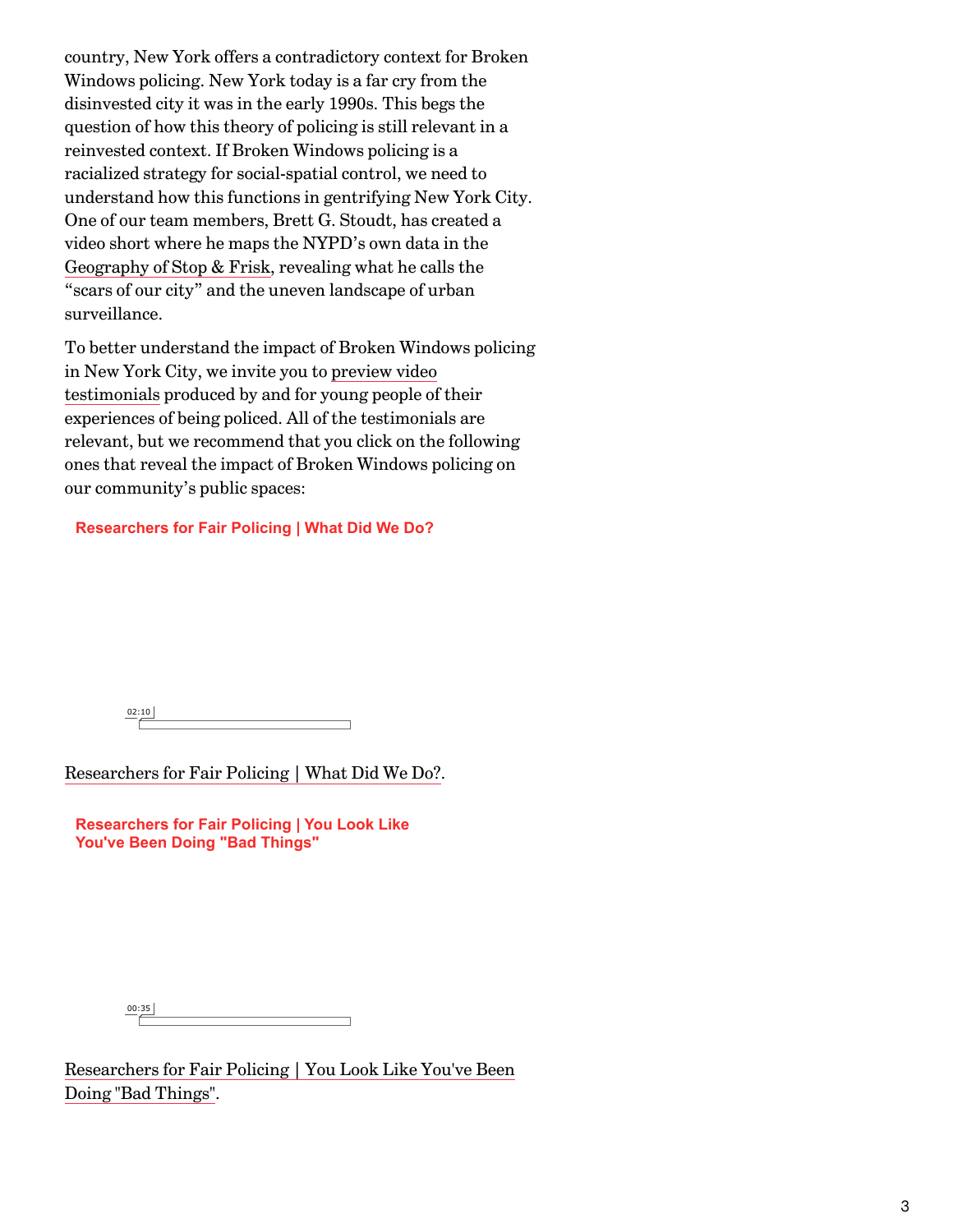01:47

[Researchers for Fair Policing | Makes Me Feel Like I](http://vimeo.com/117378331) Shouldn't Even Come Outside Anymore.

These videos make clear that young people's experiences of over-policing are intimately connected with other experiences of dispossession. At the same time that young black and brown people are being policed on an everyday basis, rents are going up and families are being displaced from their neighborhoods. There are increases in school discipline and suspension rates, stagnating low graduation rates, and few living-wage jobs. This intense policing and heavy surveillance contribute to an overall feeling of dispossession and the sense that people no longer feel as if they have rights to, or ownership of, their communities.

We also invite you to watch the participatory youth [documentary short we produced, "Who's Impacted by Stop &](http://vimeo.com/117378329) Frisk?" It elaborates another one of our key findings: The everyday experience of policing impacts the whole community. Policing not only is focused on young men and women of color, but also is experienced collectively as a community under siege. Our research demonstrates the aggressive police presence in the everyday spaces of people's lives, most importantly the home, school, and neighborhood public spaces, key sites of social reproduction. Our research also shows the impact of policing upon family members, mothers who worry about their sons, little brothers and sisters watching their big brother handcuffed, and grandmothers who are tired of opening the door to the police.

*Researchers for Fair Policing* hopes to shed light not only on the social and spatial exclusions of the neoliberal city, but also on the potential for resistance to these forms of exclusion. The young people we work with are organizing politically, protesting, and educating other young people about their rights. We invite you to join us in the struggle for the right to our city—the right to New York City!